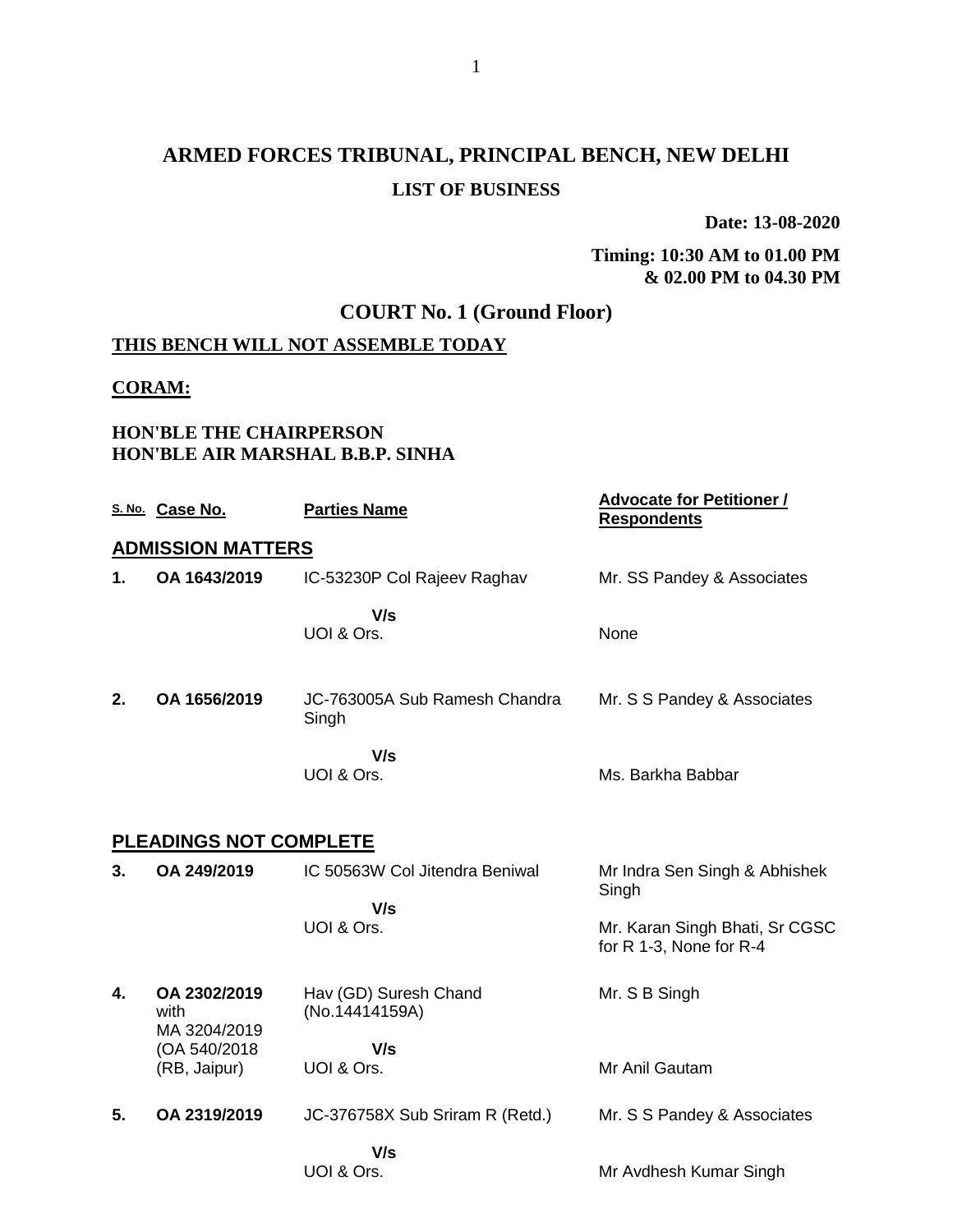| 6. | OA 2320/2019 | Col Prashant Ganpatrao Sankpal (IC<br>53168 N)        | Mr SS Pandey & Associates        |
|----|--------------|-------------------------------------------------------|----------------------------------|
|    |              | V/s<br>UOI & Ors.                                     | Mr Ashok Chaitanya               |
| 7. | OA 2322/2019 | JC-301394P Sub Maj (Gnr) Rakesh<br>Kumar              | Mr. S S Pandey & Associates      |
|    |              | V/s<br>UOI & Ors.                                     | Mr SD Windlesh                   |
| 8. | OA 443/2020  | MR-05575Y Brig Porandla Suresh<br>Kumar Patel (Retd.) | Mr. Anil Srivastava & Associates |
|    |              | V/s<br>UOI & Ors.                                     | Dr. Vijendra Singh Mahndiyan     |

### **PLEADINGS COMPLETE**

## **DATES WILL BE GIVEN BY THE TRIBUNAL OFFICER - ORDERS WILL BE UPLOADED ON THE WEBSITE**

| 9.  | OA 1639/2016        | Ex MR Ravi Kumar                               | Mr. S S Pandey                         |
|-----|---------------------|------------------------------------------------|----------------------------------------|
|     |                     | V/s<br>UOI & Ors.                              | Mr KK Tyagi                            |
| 10. | OA 571/2017<br>with | Hav Dwarka Nath                                | Ms. Archana Ramesh                     |
|     | MA 487/2017         | V/s<br>UOI & Ors.                              | Mr. J S Yadav                          |
| 11. | OA 1123/2018        | Ex MWO (Hony Flt Lt) Jacob KJ (No<br>653932-L) | Mr US Maurya                           |
|     |                     | V/s<br>UOI & Ors.                              | Dr. Vijendra Singh Mahndiyan           |
| 12. | OA 1948/2018        | Cdr Narender Kumar (No 80147A)                 | Mr Shakti Jaidwal & Indra Sen<br>Singh |
|     |                     | V/s<br>UOI & Ors.                              | None                                   |
| 13. | OA 147/2019         | IC-65210N Lt Col Ran Singh Rana                | Mr. S S Pandey & Associates            |
|     |                     | V/s<br>UOI & Ors.                              | Mr V Pattabhi Ram                      |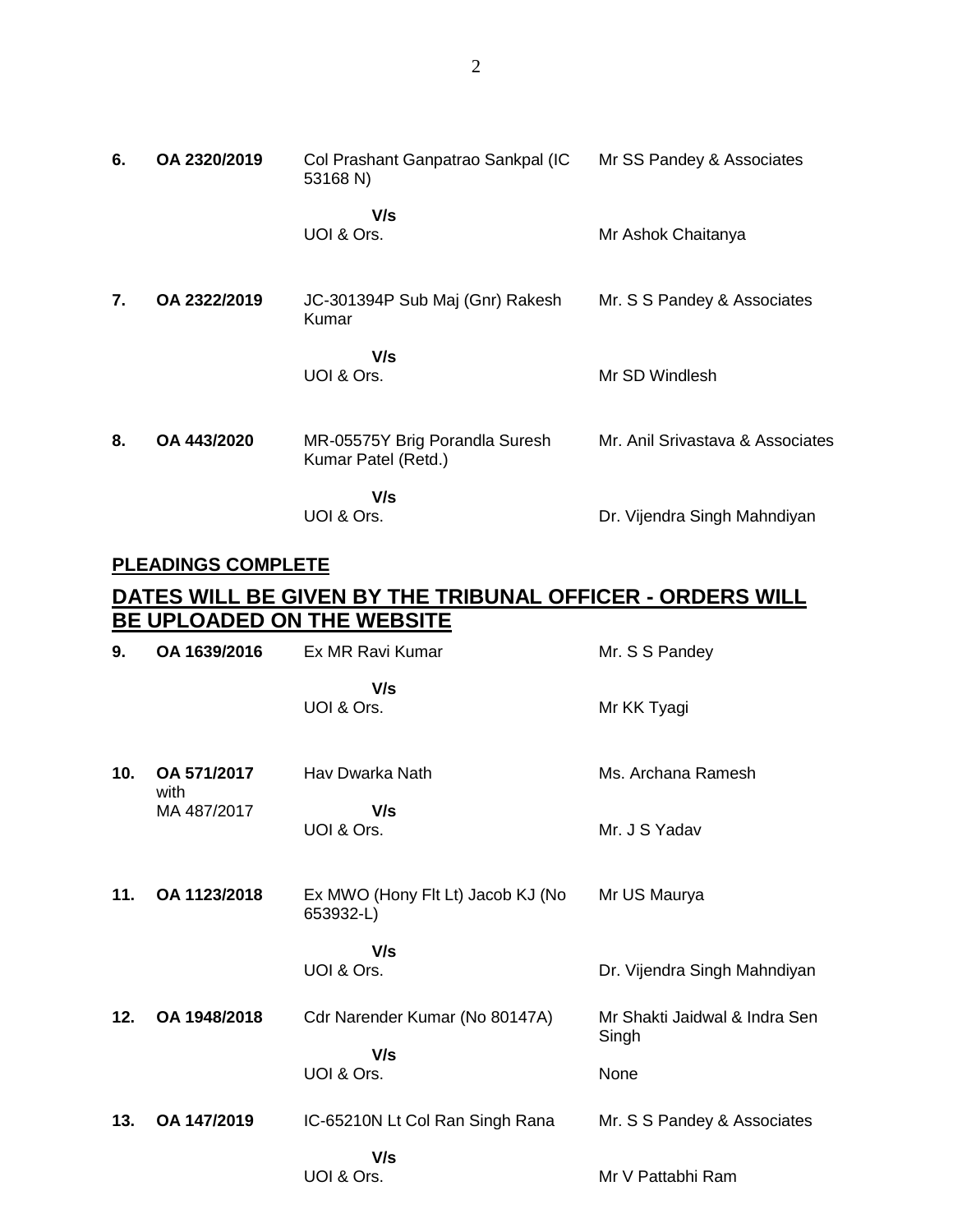| 14. | OA 681/2019                          | Ex RPO Naresh Kumar                                     | Mr. AK Trivedi & Associates  |
|-----|--------------------------------------|---------------------------------------------------------|------------------------------|
|     |                                      | V/s<br>UOI & Ors.                                       | Mr. Rajesh Kumar Das         |
| 15. | OA 729/2019                          | Sub Devender Singh (Retd) (JC<br>471327W)               | Mr SS Pandey & Associates    |
|     |                                      | V/s<br>UOI & Ors.                                       | Mr Avdhesh Kumar Singh       |
| 16. | OA 760/2019                          | JC-300112Y Sub Maj Surjeet Singh<br>Chib                | Mr. SS Pandey and Associates |
|     |                                      | V/s<br>UOI & Ors.                                       | Mr. Arvind Kumar             |
| 17. | OA 765/2019                          | No 4077701P L/Hav Chandra Mohan<br>Singh                | Mr Manoj Kr Gupta            |
|     |                                      | V/s<br>UOI & Ors.                                       | Mr. V S Tomar                |
| 18. | OA 940/2019                          | No. 13759187-F Hav Nepal Chhatria                       | Mr. Virender Singh Kadian    |
|     |                                      | V/s<br>UOI & Ors.                                       | Dr. Vijendra Singh Mahndiyan |
| 19. | OA 1139/2019<br>with<br>MA 1846/2019 | Sub Maj (Hony Lt) Susanta Neogi<br>(Retd) (JC 760960 P) | Mr Virender Singh Kadian     |
|     |                                      | V/s<br>UOI & Ors.                                       | Mr. Y P Singh                |
| 20. | OA 1141/2019<br>with                 | Sub (TIFC) Ganganidhi R (JC 299429<br>Y)                | Mr SS Pandey & Associates    |
|     | MA 1856/2019                         | V/s<br>UOI & Ors.                                       | Mr. Arvind Kumar             |
| 21. | OA 18/2020<br>with                   | Sgt Angad Kumar Mishra (796802-L)                       | Mr. Bijendra Kumar Pathak    |
|     | MA 569/2020                          | V/s                                                     |                              |

Mr. Anil Gautam

UOI & Ors.

3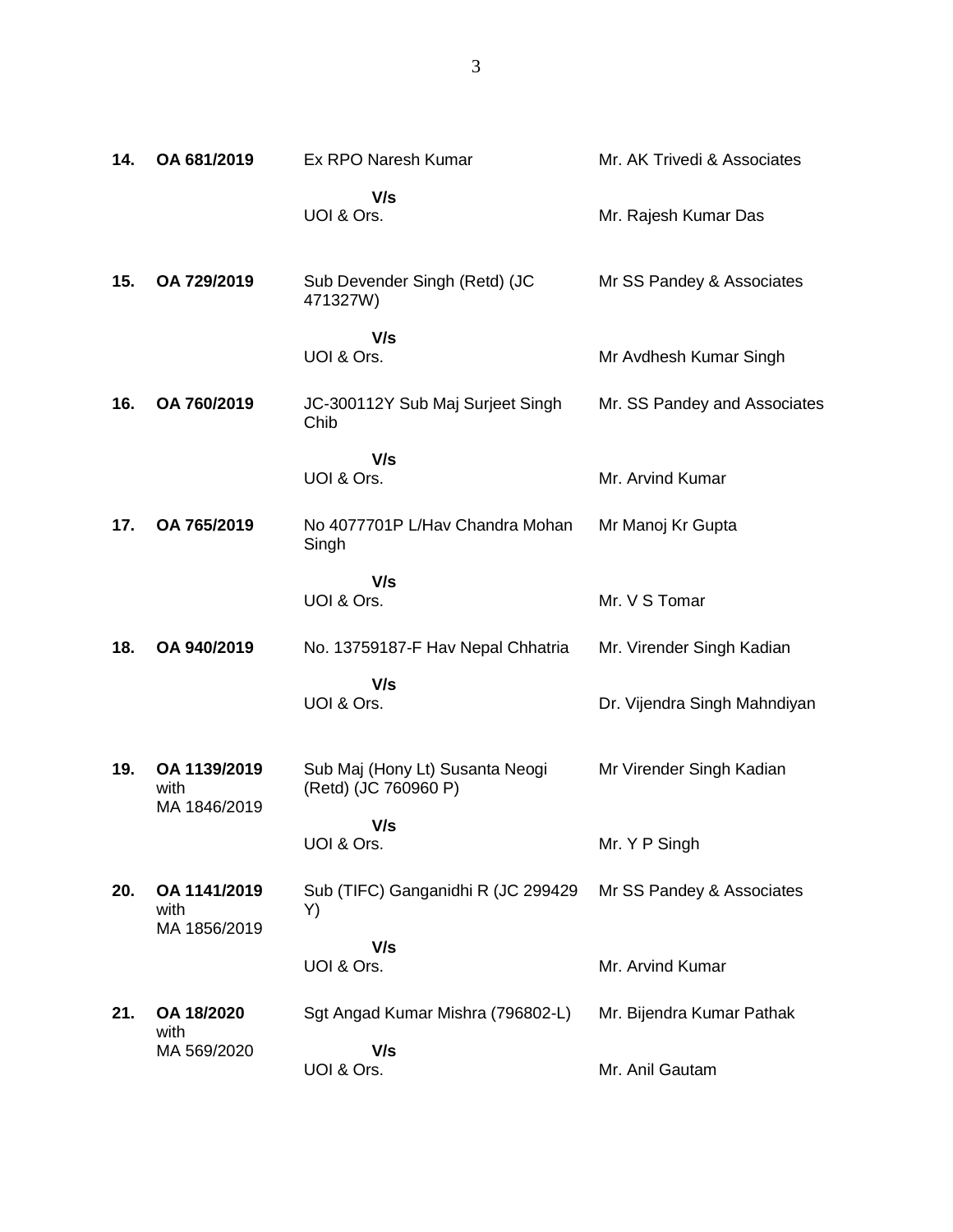# **ARMED FORCES TRIBUNAL, PRINCIPAL BENCH, NEW DELHI LIST OF BUSINESS**

**Date: 13-08-2020**

**Timing: 10:30 AM to 01.00 PM & 02.00 PM to 04.30 PM**

### **COURT No. 2 (Ground Floor)**

#### **CORAM:**

#### **HON'BLE MS. JUSTICE SUNITA GUPTA HON'BLE LT. GEN. PHILIP CAMPOSE**

|    | S. No. Case No.                      | <b>Parties Name</b>                               | <b>Advocate for Petitioner /</b><br><b>Respondents</b> |
|----|--------------------------------------|---------------------------------------------------|--------------------------------------------------------|
|    | <b>ADMISSION MATTERS</b>             |                                                   |                                                        |
| 1. | OA 1045/2019<br>with<br>MA 1719/2019 | Ex Sigmn Omkar Singh Dhaka (No<br>14255794 W)     | Mr Virender Singh Kadian                               |
|    |                                      | V/s                                               |                                                        |
|    |                                      | UOI & Ors.                                        | Mr. Rajesh Kumar Das                                   |
| 2. | OA (Appeal)<br>1441/2019             | Amar Rathi EM(R) II (238662-R) (In<br>Jail)       | Mr. S P Sharma (D/1029/1992)                           |
|    | with<br>MA 2337/2019 &               | V/s                                               |                                                        |
|    | 2338/2019                            | UOI & Ors.                                        | Mr Harish V Shankar                                    |
| 3. | OA 2421/2019<br>with                 | IC-41657M Col Satpal Singh (Retd.)                | Mr. Indra Sen Singh/Abhishek<br>Singh                  |
|    | MA 3302/2019                         | V/s                                               |                                                        |
|    |                                      | UOI & Ors.                                        | Mr. V Pattabhi Ram                                     |
| 4. | OA 902/2020<br>with                  | Ex PO EL (P) Harendra Kumar<br>$(134730-F)$       | Mr. Ved Prakash                                        |
|    | MA 1024/2020                         |                                                   |                                                        |
|    |                                      | V/s<br>UOI & Ors.                                 | Mr. Neeraj, Sr. CGSC                                   |
|    |                                      |                                                   |                                                        |
| 5. | OA 903/2020                          | Ex LS (GS) Rakesh Kumar (210253-Z) Mr Ved Prakash |                                                        |
|    |                                      | V/s                                               |                                                        |
|    |                                      | UOI & Ors.                                        | Dr. Vijendra Singh Mahndiyan                           |
|    |                                      |                                                   |                                                        |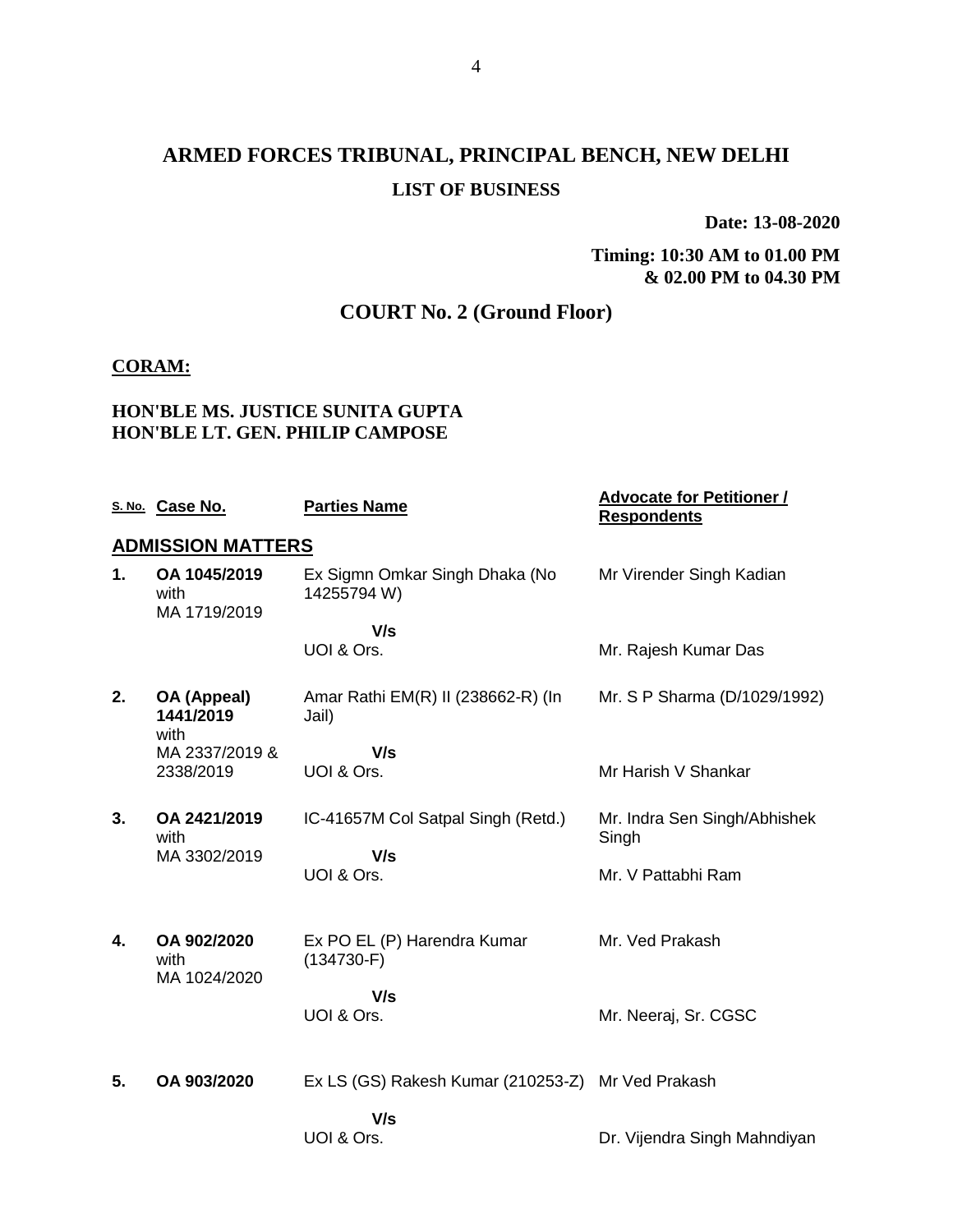| 6.          | OA 1002/2020                                                                      | Mrs R Jani W/o Sgt S Sanoj (No<br>909329)                     | Mr Manoj Kr Gupta                                           |
|-------------|-----------------------------------------------------------------------------------|---------------------------------------------------------------|-------------------------------------------------------------|
|             |                                                                                   | V/s<br>UOI & Ors.                                             | None                                                        |
| 7.          | OA 1003/2020                                                                      | 15769778-H Ex Nk Shinde Vilas<br>Ramdas                       | Mr. DS Kauntae                                              |
|             |                                                                                   | V/s<br>UOI & Ors.                                             | Mr. Neeraj Sr, CGSC                                         |
| 8.          | OA 1004/2020                                                                      | Ex CH Mech Sunil Kumar<br>(124273R)                           | Mr Ved Prakash                                              |
|             |                                                                                   | V/s<br>UOI & Ors.                                             | Mr. Satya Ranjan Swain                                      |
| 9.          | OA 1005/2020<br>with<br>MA 1129/2020                                              | Ex JWO Sanjay Kumar Singh<br>(698482L)                        | Ms Pallavi Awasthi                                          |
|             |                                                                                   | V/s<br>UOI & Ors.                                             | None                                                        |
|             | <b>MA (EXECUTION)</b>                                                             |                                                               |                                                             |
| 10.         | MA 1233/2016<br>in                                                                | Sub Chand Ram Dahiya                                          | Mr. Michael Peter                                           |
|             | OA 298/2014                                                                       | V/s<br>UOI & Ors                                              | Ms Barkha Babbar                                            |
| <b>WITH</b> |                                                                                   |                                                               |                                                             |
| 11.         | CA 3/2017<br>with MA 606/2018,                                                    | Sub Chand Ram Dahiya                                          | Mr. Michael Peter                                           |
|             | MA 609/2018,<br>MA 1786/2018,<br>MA 1787/2018 &<br>MA 1633/2019<br>In OA 298/2014 | V/s<br>Praveen Kumar IDAS & Ors.                              | Ms Barkha Babbar                                            |
| 12.         | MA 7/2018<br>with<br>MA 1043/2020                                                 | Ex Hony Nb Sub Jagdish Chandra<br>Singh                       | Mr. S M Dalal                                               |
|             | in<br>OA 826/2017                                                                 | V/s<br>UOI & Ors                                              | Mr. VS Tomar & Dr. Vijendra<br>Singh Mahndiyan for PCDA (P) |
| <b>WITH</b> |                                                                                   |                                                               |                                                             |
| 13.         | MA 1759/2018<br>in                                                                | No 13795443W Ex Hony Nb Sub Suraj Mr. SM Dalal<br><b>Bhan</b> |                                                             |

 **V/s**

Mr. K K Tyagi & Dr. Vijendra Singh Mahndiyan for PCDA (P)

UOI & Ors.

OA 667/2015

5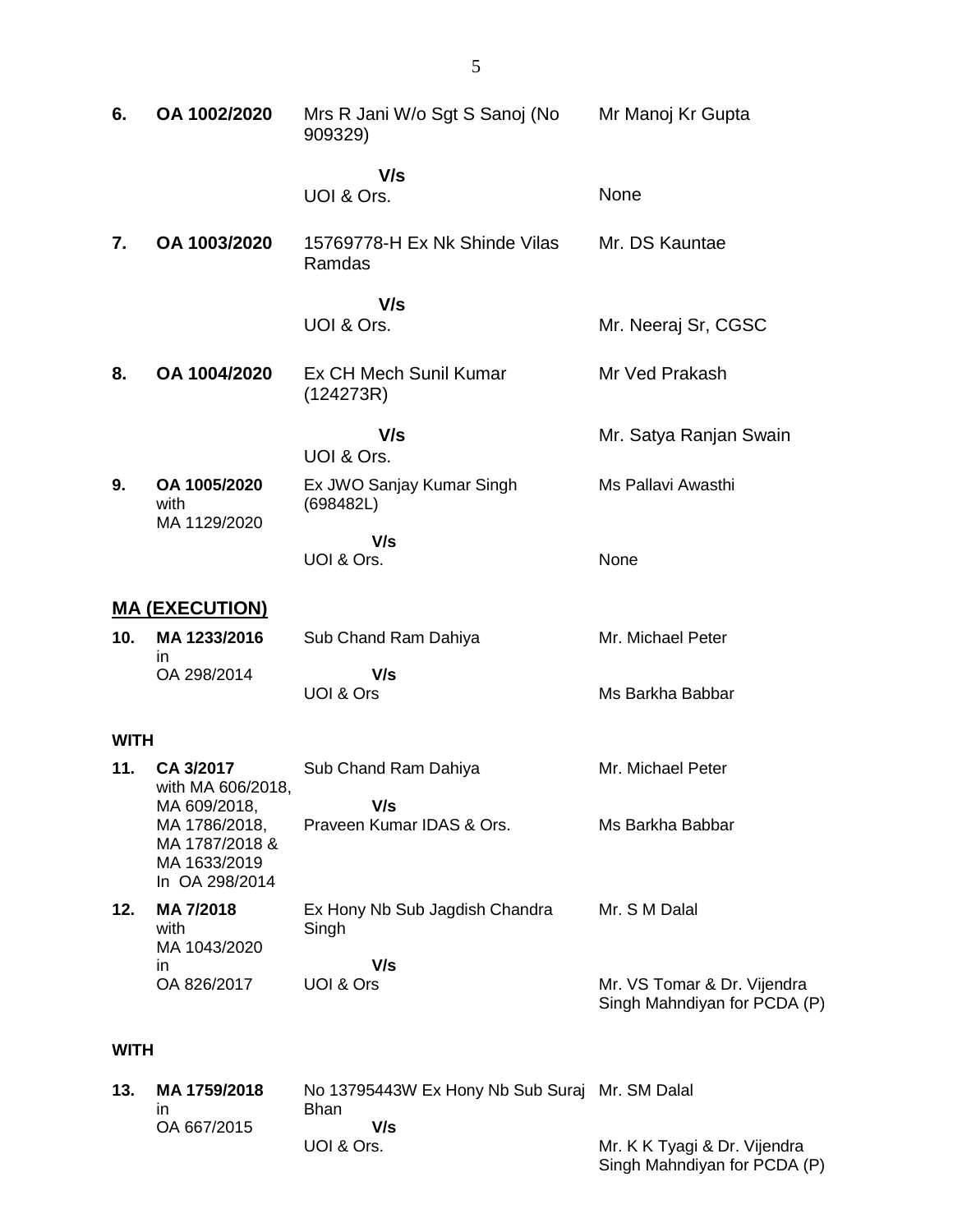| 14. | MA 1899/2019<br>ın                    | Ex Sep Lakhan Singh (No 3000995 X)                          | Mr JP Sharma & Associates     |
|-----|---------------------------------------|-------------------------------------------------------------|-------------------------------|
|     | OA 398/2018                           | V/s<br>UOI & Ors                                            | Mr. Shyam Narayan             |
| 15. | MA 1128/2020<br>$\mathsf{I}$          | Ex Lt. R. L. Yadav & Anr                                    | Mr. Sukhjinder Singh          |
|     | OA 264/2014                           | V/s<br>UOI & Anr                                            | Mr. Anil Gautam               |
|     | <u>MA (OTHERS)</u>                    |                                                             |                               |
| 16. | MA 1619/2019 &<br>MA 1620/2019<br>in. | Capt Jitendra Kumar Sharma (50394-<br>F)                    | Mr. Sukhjinder Singh          |
|     | OA 210/2016                           | V/s<br>UOI & Anr.                                           | Mr. V S Tomar                 |
| 17. | MA 1623/2019 &<br>MA 1624/2019        | Capt (TS) T Venugopal (02711-K)<br>(Retd.)                  | Mr. Sukhjinder Singh          |
|     | in<br>OA 830/2017                     | V/s<br>UOI & Anr.                                           | Mr. Anil Gautam               |
| 18. | MA 237/2020<br>in<br>OA 1468/2018     | Ex Hav Prithvipal Singh(No 1083548<br>X) & Ors              | Mr Umesh Sharma               |
|     |                                       | V/s<br>UOI & Ors                                            | Mr. Harish V Shankar          |
| 19. | MA 1109/2020<br>ın<br>OA (Appeal)     | No. 4576674-M Hav Sham Das<br>D(Through his Wife Raji Nair) | Mr Anand Kumar                |
|     | 1922/2018                             | V/s<br>UOI & Ors.                                           | Mr. Karan Singh Bhati Sr CGSC |
| 20. | MA 1130/2020<br>in                    | UOI & Ors.                                                  | Mr V S Tomar                  |
|     | OA 2/2016                             | V/s<br>Ex Gnr Sanjeev Kumar (1513441-W)                     | Mr. A K Trivedi               |
| 21. | MA 1131/2020<br>in                    | Ex Sep Surender Singh                                       | Mr Shyam Narayan              |
|     | OA (Appeal)<br>1978/2019              | V/s<br>UOI & Ors.                                           | Mr. Ajit Kakkar               |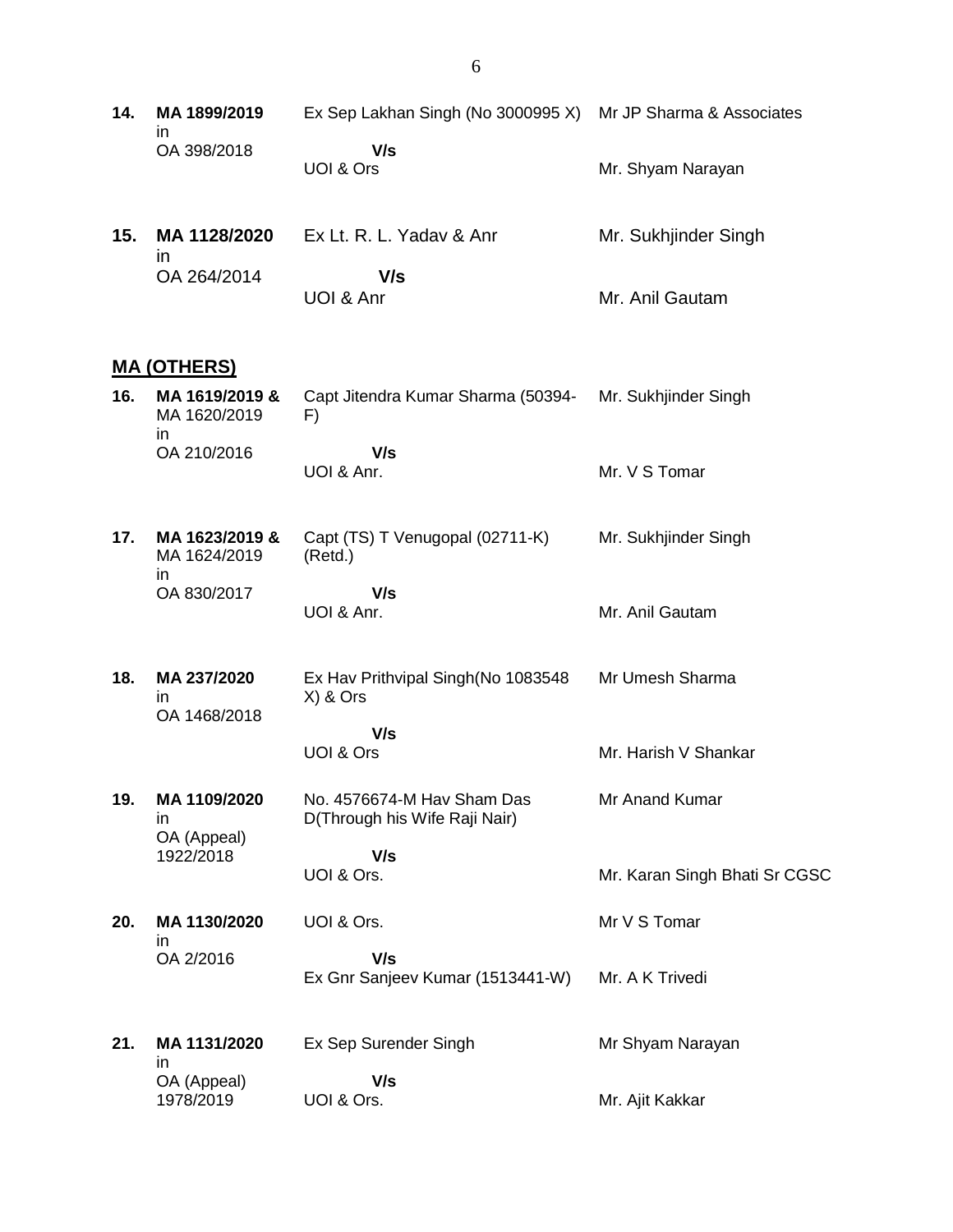## **RAs**

| 22. | RA 64/2018<br>with<br>MA 2093/2018       | Maj Raghvendra Singh (Retd) (SS-<br>39386F)              | Mr Indra Sen Singh &<br>Abhishek Singh |
|-----|------------------------------------------|----------------------------------------------------------|----------------------------------------|
|     | in.                                      | V/s                                                      |                                        |
|     | OA 718/2015                              | UOI & Ors                                                | Mr. V S Tomar                          |
| 23. | <b>RA 17/2020</b><br>with<br>MA 743/2020 | MS-13339M Lt Col Garima<br>Maheshwari                    | Mr. Rajiv Manglik                      |
|     | in<br>OA 216/2010                        | V/s<br>UOI & Ors.                                        | Mr Karan Singh Bhati, Sr CGSC          |
| 24. | <b>RA 30/2020</b><br>$\mathsf{I}$        | JC-702437Y Nb Sub Soumen Das                             | Mr. Anand Kumar                        |
|     | OA 1718/2019                             | V/s<br>UOI & Ors.                                        | Mr. Anil Gautam                        |
|     | <b>PLEADINGS NOT COMPLETE</b>            |                                                          |                                        |
| 25. | OA (Appeal)<br>1388/2018                 | Ex Brig Amit Kumar Chatterjee (IC-<br>38355H)            | Ms Archana Ramesh                      |
|     |                                          | V/s<br>UOI & Ors.                                        | Mr Karan Singh Bhati, Sr. CGSC         |
| 26. | OA 1701/2018<br>with                     | IC-25491M Lt Col VG Kulkarni (Retd)                      | Mr. Shakti Chand Jaidwal               |
|     | MA 1844/2018                             | V/s                                                      |                                        |
|     |                                          | UOI & Ors.                                               | Mr. Avdhesh Kumar Singh                |
| 27. | TA 1/2019<br>WP(C)<br>No.7620/2019       | Srinivasa Naidu Karaka (Ex EAP-3<br>No.181078-T)         | Ms. Pallavi Awasthi                    |
|     | (High Court of                           | V/s                                                      |                                        |
|     | Delhi)                                   | UOI & Ors.                                               | Mr. Harish V Shankar                   |
| 28. | OA 767/2019<br>with                      | Ex Nb Sub Bihari Lal (JC 470928 P)                       | Mr DS Kauntae                          |
|     | MA 3304/2019                             | V/s<br>UOI & Ors.                                        | Ms. Jyotsna Kaushik                    |
|     |                                          |                                                          |                                        |
| 29. | OA 799/2019<br>with<br>MA 1419/2019 &    | Smt Urmil Gilani W/o Late IC 6731 Lt<br>Col Ashok Gilani | Mr Anil Srivastava & Associates        |
|     | 107/2020                                 | V/s                                                      |                                        |
|     |                                          | UOI & Ors.                                               | Mr. Prabodh Kumar                      |
| 30. | OA 1092/2019<br>with                     | No. 642946-L JWO G Sasmal (Retd.)                        | Mr. Manoj Kr Gupta                     |
|     | MA 1770/2019 &<br>1090/2020              | V/s<br>UOI & Ors.                                        | Dr. Vijendra Singh Mahndiyan           |
|     |                                          |                                                          |                                        |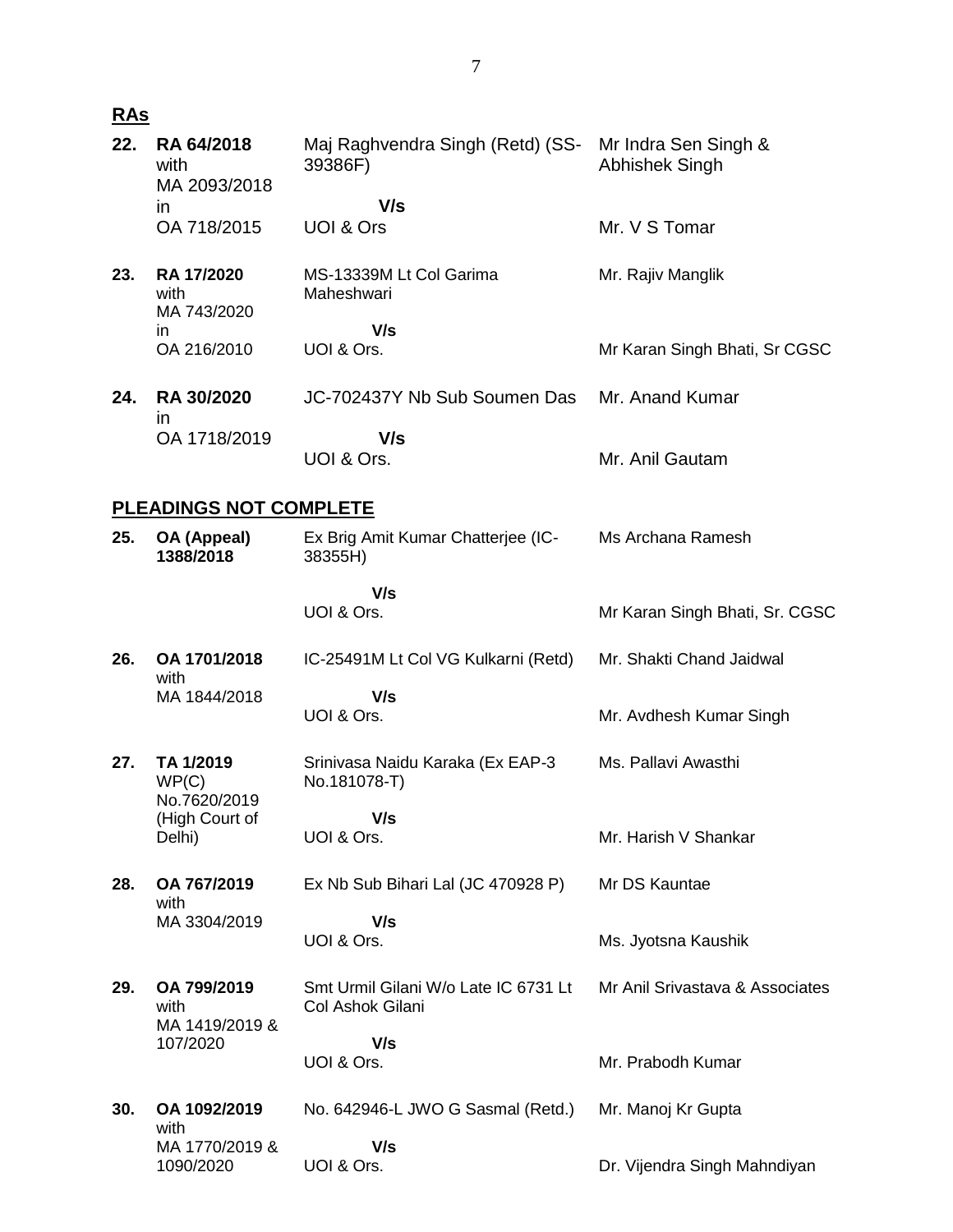| 31. | OA 1093/2019<br>with                 | IC-27341P Col JP Hiremath (Retd)                  | Mr. Shakti Chand Jaidwal                   |
|-----|--------------------------------------|---------------------------------------------------|--------------------------------------------|
|     | MA 600/2020                          | V/s<br>UOI & Ors.                                 | Mr. J S Rawat                              |
| 32. | OA 1258/2019<br>with<br>MA 1995/2019 | Nk Bishwanath Singh (Retd) (No<br>2851926)<br>V/s | Ms Archana Ramesh                          |
|     |                                      | UOI & Ors.                                        | Mr. J S Rawat for R 1-4, None<br>for $R-5$ |

### **PLEADINGS COMPLETE**

## **DATES WILL BE GIVEN BY THE TRIBUNAL OFFICER - ORDERS WILL BE UPLOADED ON THE WEBSITE**

| 33. | OA 1571/2016                         | Ex Sgt Ajit Kumar Kaushik<br>V/s<br>UOI & Ors.                                           | Ms. Pallavi Awasthi & Mr. A K<br>Yadav<br>Mr Karan Singh Bhati, Sr CGSC              |
|-----|--------------------------------------|------------------------------------------------------------------------------------------|--------------------------------------------------------------------------------------|
| 34. | OA 425/2017                          | Ex Sgt Anand Kumar Bangarwa<br>V/s<br>UOI & Ors.                                         | Mr. V S Kadian<br>Mr Satya Ranjan Swain                                              |
| 35. | OA 665/2017<br>with<br>MA 565/2017   | Ex Sgt Ramesh E<br>V/s<br>UOI & Ors.                                                     | Mr. Praveen Kumar<br>Mr Ashok Chaitanya                                              |
| 36. | OA 907/2017                          | Ex Sub Ammer Singh Thapa<br>V/s<br>UOI & Ors.                                            | Mrs. Sangeeta Tomar<br>Mr Satya Ranjan Swain for R 1-5<br>& Ms. Anjali Vohra for R-6 |
| 37. | OA 1073/2018<br>with<br>MA 954/2018  | Ex JWO Ajay Kumar (680121-N) &<br>Ors.<br>V/s<br>UOI & Ors.                              | Mr. Praveen Kumar<br>Dr Vijendra Singh Mahndiyan                                     |
| 38. | OA 1523/2018<br>with<br>MA 1594/2018 | Smt. Darshan Devi Wd/o Ex Nb Sub<br>Jagbir Singh Kakran (JC-640497)<br>V/s<br>UOI & Ors. | Mr. U S Maurya<br>Mr. S D Windlesh                                                   |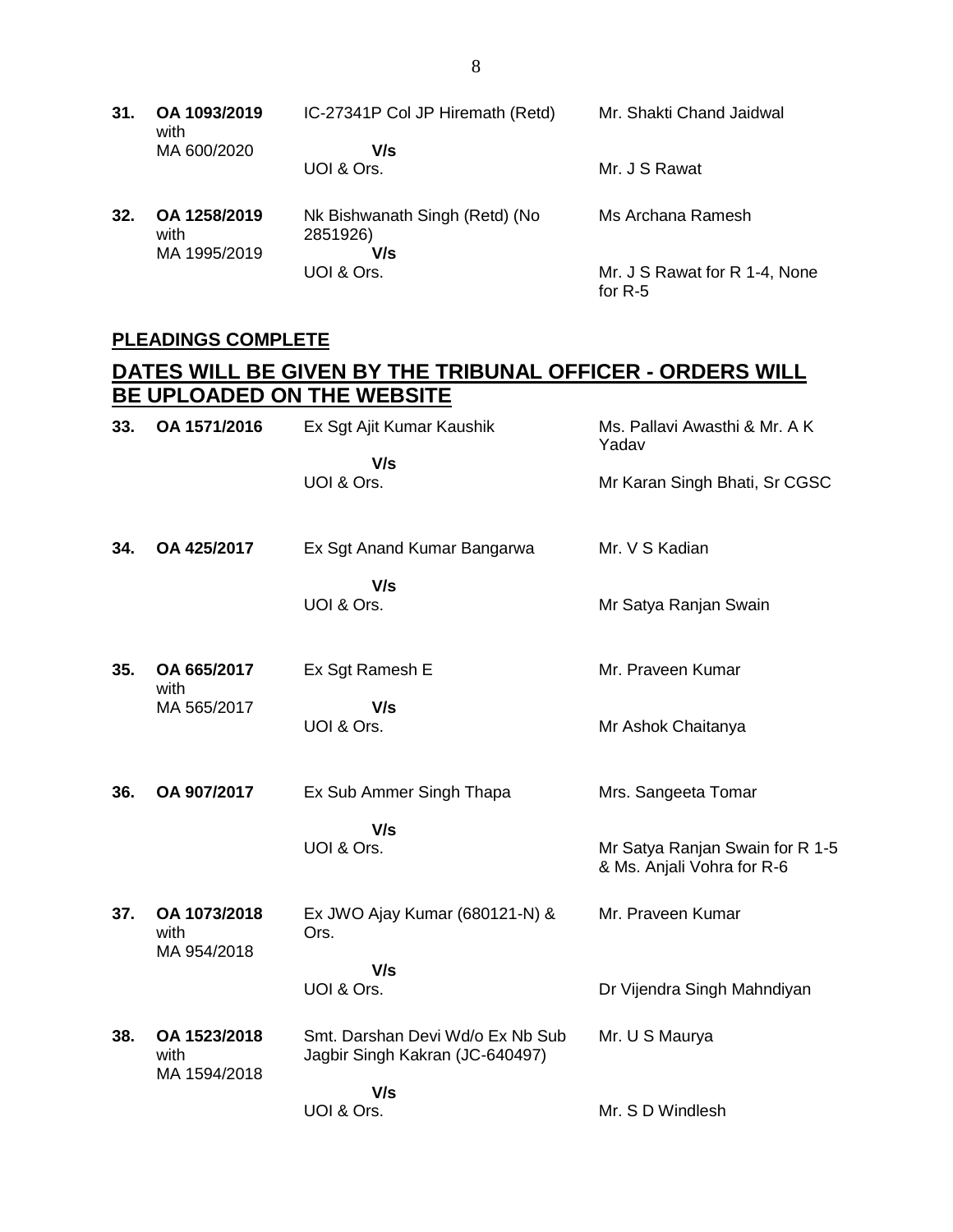| 39. | OA 1590/2018                         | Ex Nk Satpal Singh (No 14441130F)                          | Mr Virender Singh Kadian                        |
|-----|--------------------------------------|------------------------------------------------------------|-------------------------------------------------|
|     |                                      | V/s<br>UOI & Ors.                                          | Mr. Avdhesh Kumar                               |
| 40. | OA 616/2019                          | Ex Sgt Manoj Kumar Singh (738024-T)<br>V/s                 | Mr. Omprakash Kr. Srivastava &<br>Vinay Makhija |
|     |                                      | UOI & Ors.                                                 | Dr. Vijendra Singh Mahndiyan                    |
| 41. | OA 1058/2019<br>with<br>MA 1732/2019 | Smt Ramesh Devi Wd/O NO<br>14452061W Late Gnr Ishwar Singh | Mr. VS Kadian                                   |
|     |                                      | V/s<br>UOI & Ors.                                          | Mr. V S Tomar                                   |
| 42. | OA 1704/2018<br>with                 | No 14238084H Ex Nk Om Kumar                                | Mr. VS Kadian                                   |
|     | MA 1845/2018                         | V/s<br>UOI & Ors.                                          | Mr. V Pattabhi Ram                              |
| 43. | OA 757/2019<br>with<br>MA 1358/2019  | Ex EA (P) 2 Satyendra Narayan Singh<br>(No 122390 K)       | Mr Ved Prakash                                  |
|     |                                      | V/s<br>UOI & Ors.                                          | Ms. Barkha Babbar                               |
| 44. | OA 1104/2019                         | IC-52172K Lt Col Chandan Singh<br>(Retd)                   | Ms Pallavi Awasthi                              |
|     |                                      | V/s<br>UOI & Ors.                                          | Mr Neeraj, Sr CGSC                              |
| 45. | OA 1763/2019<br>with                 | IC-69477A Maj Abhishek Raheja                              | Mr. Rajiv Manglik                               |
|     | MA 557/2020                          | V/s<br>UOI & Ors.                                          | Mr Karan Singh Bhati, Sr CGSC                   |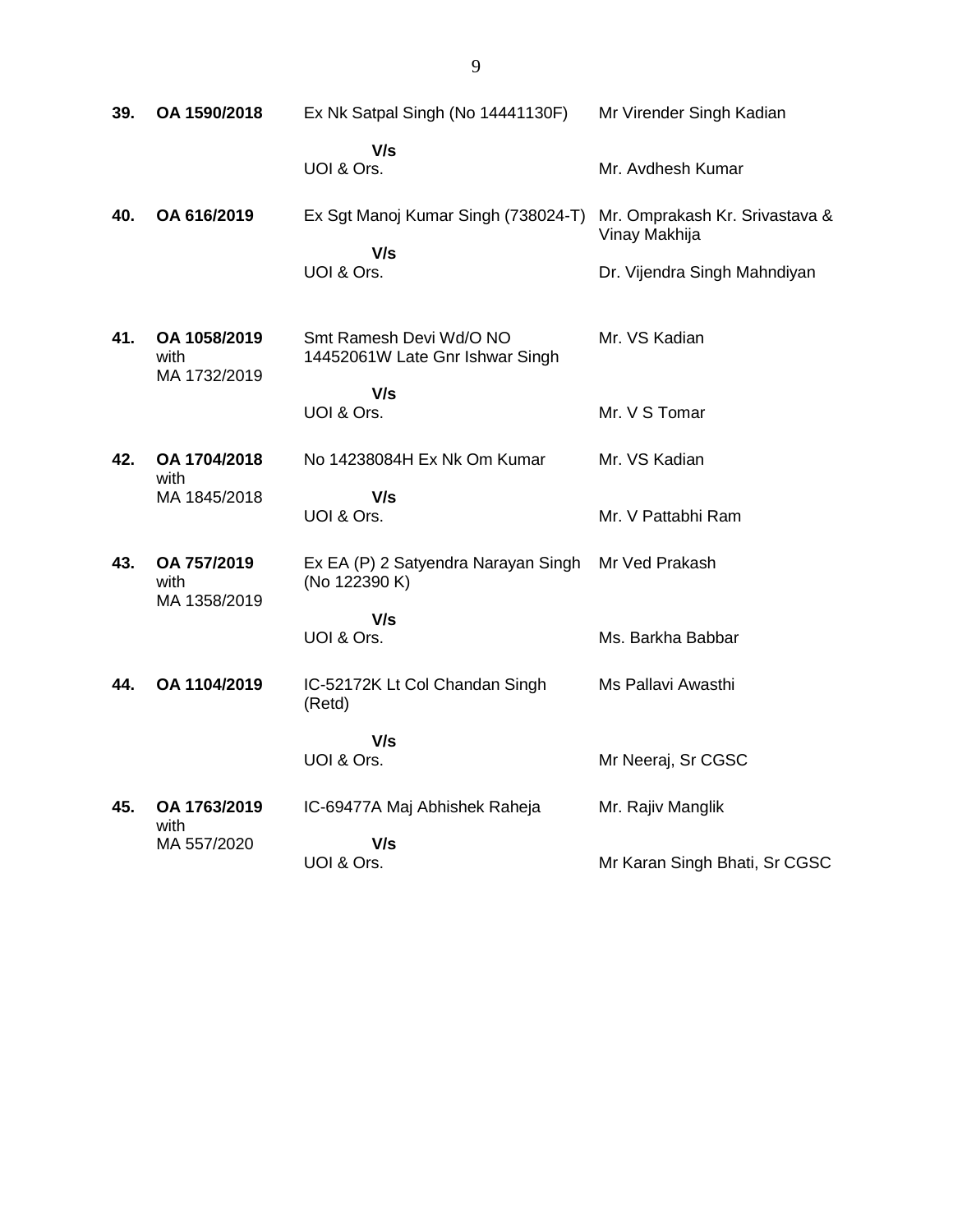# **ARMED FORCES TRIBUNAL, PRINCIPAL BENCH, NEW DELHI LIST OF BUSINESS**

**Date: 13-08-2020**

**Timing: 11:00 AM**

### **PRINCIPAL REGISTRAR COURT**

|    | S. No. Case No.                      | <b>Parties Name</b>                                | <b>Advocate for Petitioner /</b><br><b>Respondents</b> |
|----|--------------------------------------|----------------------------------------------------|--------------------------------------------------------|
|    | <b>For Appearance/Direction</b>      |                                                    |                                                        |
| 1. | OA 1887/2019                         | EX CHEA(P) Ajay Singh (No 181923N) Mr. Ved Prakash |                                                        |
|    |                                      | V/s<br>UOI & Ors.                                  | Mr. Satya Ranjan Swain                                 |
| 2. | OA 1888/2019<br>with                 | JC-470673A Ex Sub Ashok Kumar                      | Mr. S S Pandey & Associates                            |
|    | MA 2749/2019                         | V/s<br>UOI & Ors.                                  | Mr. V Pattabhi Ram                                     |
| 3. | OA 1889/2019<br>with<br>MA 2750/2019 | MS-14914-P Maj Bhavesh Talera<br>(Retd.)           | Mr. S S Pandey & Associates                            |
|    |                                      | V/s<br>UOI & Ors.                                  | Ms. Jyotsna Kaushik                                    |
| 4. | OA 1893/2019<br>with                 | Havildar Sarvan Singh (Retd) (No<br>2492598N)      | Ms. Archna Ramesh                                      |
|    | MA 2754/2019                         | V/s<br>UOI & Ors.                                  | Ms Jyotsna Kaushik                                     |
| 5. | OA 1921/2019                         | Sep Amandeep Singh (No<br>19002676M)               | Mr. Udghosh Thakran & Mr.<br>Ashish Asthana            |
|    |                                      | V/s<br>UOI & Ors.                                  | Ms. Jyotsna Kaushik                                    |
| 6. | OA 1946/2019                         | No. 18800 Gp Capt Haider Ali (Retd.)               | Mr. Baljeet Singh                                      |
|    |                                      | V/s<br>UOI & Ors.                                  | Mr. Y P Singh                                          |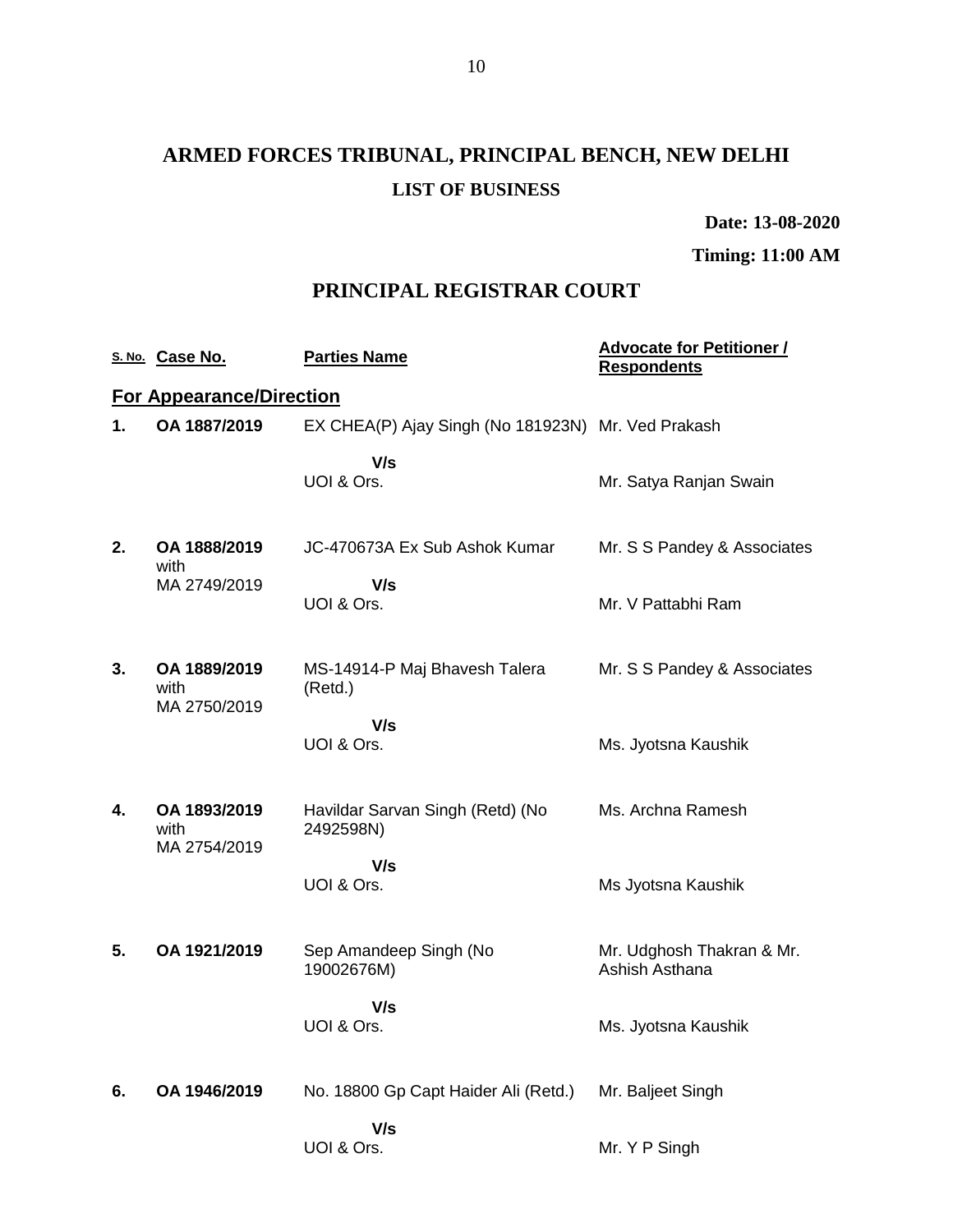| 7.  | OA 1996/2019<br>with                 | Ex Sgt R Sadacharam (No 288523)                                     | Mr Ajit Kakkar & Associates                |
|-----|--------------------------------------|---------------------------------------------------------------------|--------------------------------------------|
|     | MA 2926/2019                         | V/s<br>UOI & Ors.                                                   | Ms. Suman Chauhan                          |
| 8.  | OA 2013/2019                         | Gp Capt Jarnail Singh Boparai (Retd)<br>(No 18610)                  | Mr. Baljeet Singh & Ms. Deepika<br>Sheoran |
|     |                                      | V/s<br>UOI & Ors.                                                   | Mr. Harish V Shankar                       |
| 9.  | OA 2014/2019                         | No. 14253147-X Ex Hav Anil Kumar<br>Sharma                          | Mr. Virender Singh Kadian                  |
|     |                                      | V/s<br>UOI & Ors.                                                   | Dr. Vijendra Singh Mahndiyan               |
| 10. | OA 2015/2019                         | Ex MWO Jai Prakash (No 672386)                                      | Mr Baljeet Singh                           |
|     |                                      | V/s<br>UOI & Ors.                                                   | Mr. Waize Ali Noor                         |
| 11. | OA 2017/2019                         | Ex Sub Hariom Sharma (JC-669590A)                                   | Mr Ajit Kakkar                             |
|     |                                      | V/s<br>UOI & Ors.                                                   | Ms. Barkha Babbar                          |
| 12. | OA 2025/2019                         | No. 5450325-M Sep/DSC Gopal<br><b>Bahadur Thapa</b>                 | Mr. U S Maurya                             |
|     |                                      | V/s<br>UOI & Ors.                                                   | Ms. Barkha Babbar                          |
| 13. | OA 2336/2019                         | No. 15489163-A Ex LD Ashok Kumar                                    | Mr. Virender Singh Kadian                  |
|     |                                      | V/s<br>UOI & Ors.                                                   | Ms Barkha Babbar                           |
| 14. | OA 2404/2019<br>with<br>MA 3283/2019 | No 661315B Ex HFL Surendra Kumar<br>Singh                           | Mr VS Kadian                               |
|     |                                      | V/s<br>UOI & Ors.                                                   | Mr. Neeraj, Sr. CGSC                       |
| 15. | OA 2405/2019<br>with<br>MA 3284/2019 | Ex Sep/AA Dharmendra Haridaya<br>Narayan Ram (No 15411768 P)<br>V/s | Mohan Kumar & Associates                   |
|     |                                      | UOI & Ors.                                                          | Ms. Jyotsna Kaushik                        |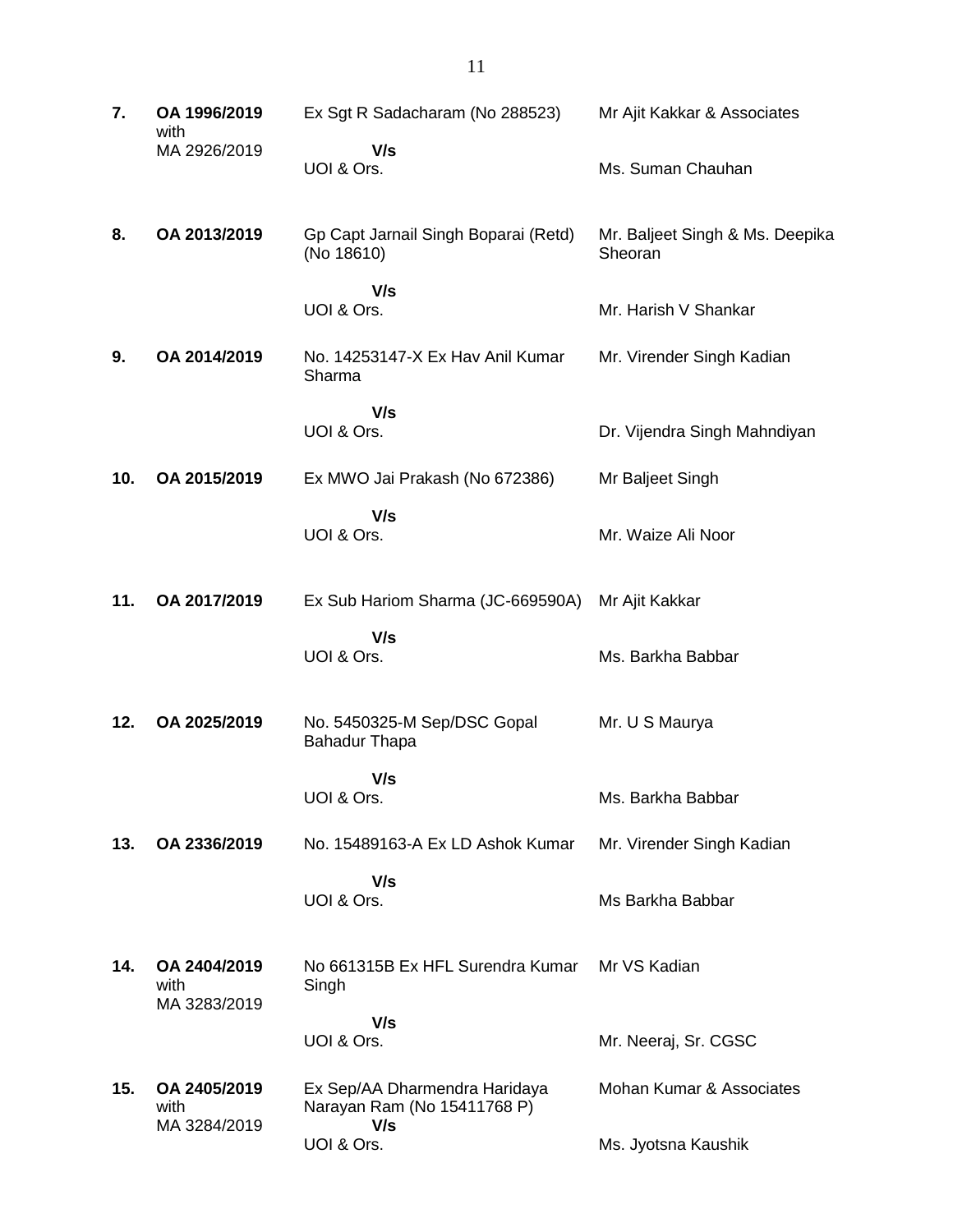| 16. | OA 2406/2019<br>with                 | Ex Rfn Mangat Ram (No 4056529 L)                             | Mr Praveen Kumar                      |
|-----|--------------------------------------|--------------------------------------------------------------|---------------------------------------|
|     | MA 3285/2019                         | V/s<br>UOI & Ors.                                            | Mr. J S Yadav                         |
| 17. | OA 2407/2019<br>with<br>MA 3286/2019 | Avm Ashok Kumar Sharma (Retd (No<br>16460)                   | Mr Baljeet Singh                      |
|     |                                      | V/s<br>UOI & Ors.                                            | Dr. Vijendra Singh Mahndiyan          |
| 18. | OA 2408/2019<br>with<br>MA 3287/2019 | HFO Rakesh Babu Mishra (Retd) (No<br>665878 G)               | Mr Praveen Kumar                      |
|     |                                      | V/s<br>UOI & Ors.                                            | Mr. K K Tyagi                         |
| 19. | OA 2409/2019                         | Ex Sgt Sreedhar Das (No 772384 R)                            | Mr Virender Singh Kadian              |
|     |                                      | V/s<br>UOI & Ors.                                            | Mr Prabodh Kumar                      |
| 20. | OA 2412/2019                         | Ex JWO Rajiw Kumar Mishra (No<br>751433)                     | Mr Baljeet Singh & Deepika<br>Sheoran |
|     |                                      | V/s<br>UOI & Ors.                                            | Mr. Avdhesh Kumar Singh               |
| 21. | OA 2413/2019                         | Ex MWO (HFO) Anand Kumar (No<br>671564)                      | Mr Baljeet Singh & Deepika<br>Sheoran |
|     |                                      | V/s<br>UOI & Ors.                                            | Mr. Arvind Patel                      |
| 22. | OA 719/2020<br>with                  | 15777741-W Ex L/Nk Narayan Singh                             | Mr. Virender Singh Kadian             |
|     | MA 853/2020                          | V/s<br>UOI & Ors.                                            | Mr. Neeraj, Sr. CGSC                  |
| 23. | OA 720/2020<br>with                  | 751076G Ex Sgt Pankaj Kumar Thakur Mr. Virender Singh Kadian |                                       |
|     | MA 854/2020                          | V/s<br>UOI & Ors.                                            | Mr Karan Singh Bhati, Sr CGSC         |
| 24. | OA 721/2020<br>with                  | 643791H Ex MWO Daya Singh                                    | Mr. Virender Singh Kadian             |
|     | MA 855/2020                          | V/s<br>UOI & Ors.                                            | Mr. Suman Chauhan                     |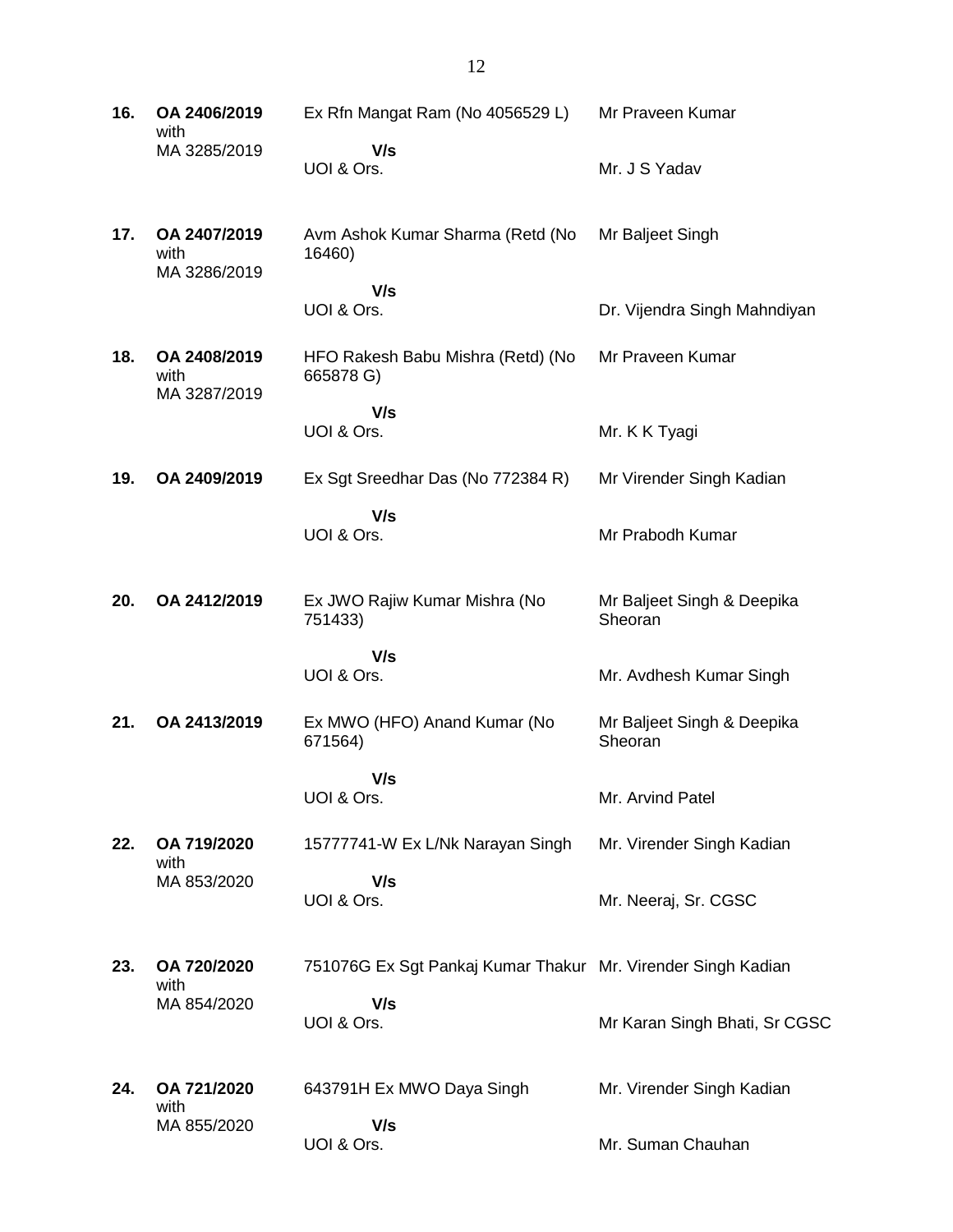| 25. | OA 722/2020<br>with | 287031-B Ex JWO Bashir Ahmed                                 | Mr. Virender Singh Kadian |
|-----|---------------------|--------------------------------------------------------------|---------------------------|
|     | MA 856/2020         | V/s<br>UOI & Ors.                                            | Mr. Anil Gautam           |
| 26. | OA 723/2020<br>with | 660012F Ex HFO Hare Ram Pandey                               | Mr. Virender Singh Kadian |
|     | MA 857/2020         | V/s<br>UOI & Ors.                                            | Mr. Harish V Shankar      |
| 27. | OA 724/2020         | Ex LS (GS) Vinay Kushwaha (210007- Mr. Ved Prakash<br>R)     |                           |
|     |                     | V/s<br>UOI & Ors.                                            | None                      |
| 28. | OA 725/2020         | Ex PO AF Chandra Sekhar Parida<br>$(211169-F)$               | Mr. Ved Prakash           |
|     |                     | V/s<br>UOI & Ors.                                            | Mr. Anil Gautam           |
| 29. | OA 727/2020         | 769646-R Cpl Padmanabh                                       | Mr. Virender Singh Kadian |
|     |                     | V/s<br>UOI & Ors.                                            | Mr. V Pattabhi Ram        |
| 30. | OA 728/2020         | 210072N Ex LEM(P) Ajay Kumar Singh Mr. Virender Singh Kadian |                           |
|     |                     | V/s<br>UOI & Ors.                                            | Mr. S D Windlesh          |
| 31. | OA 729/2020         | 149772T MCPO LOG(MAT) Om Pal<br>Singh                        | Mr. Virender Singh Kadian |
|     |                     | V/s<br>UOI & Ors.                                            | Ms. Suman Chauhan         |
| 32. | OA 730/2020         | 681225B Ex MWO Asis Pramanik                                 | Mr. Virender Singh Kadian |
|     |                     | V/s<br>UOI & Ors.                                            | Mr. V Pattabhi Ram        |
| 33. | OA 731/2020         | Ex MC EA(P) II Sudhakar B (182224-<br>Y)                     | Mr Ved Prakash            |
|     |                     | V/s<br>UOI & Ors.                                            | Mr. Arvind Patel          |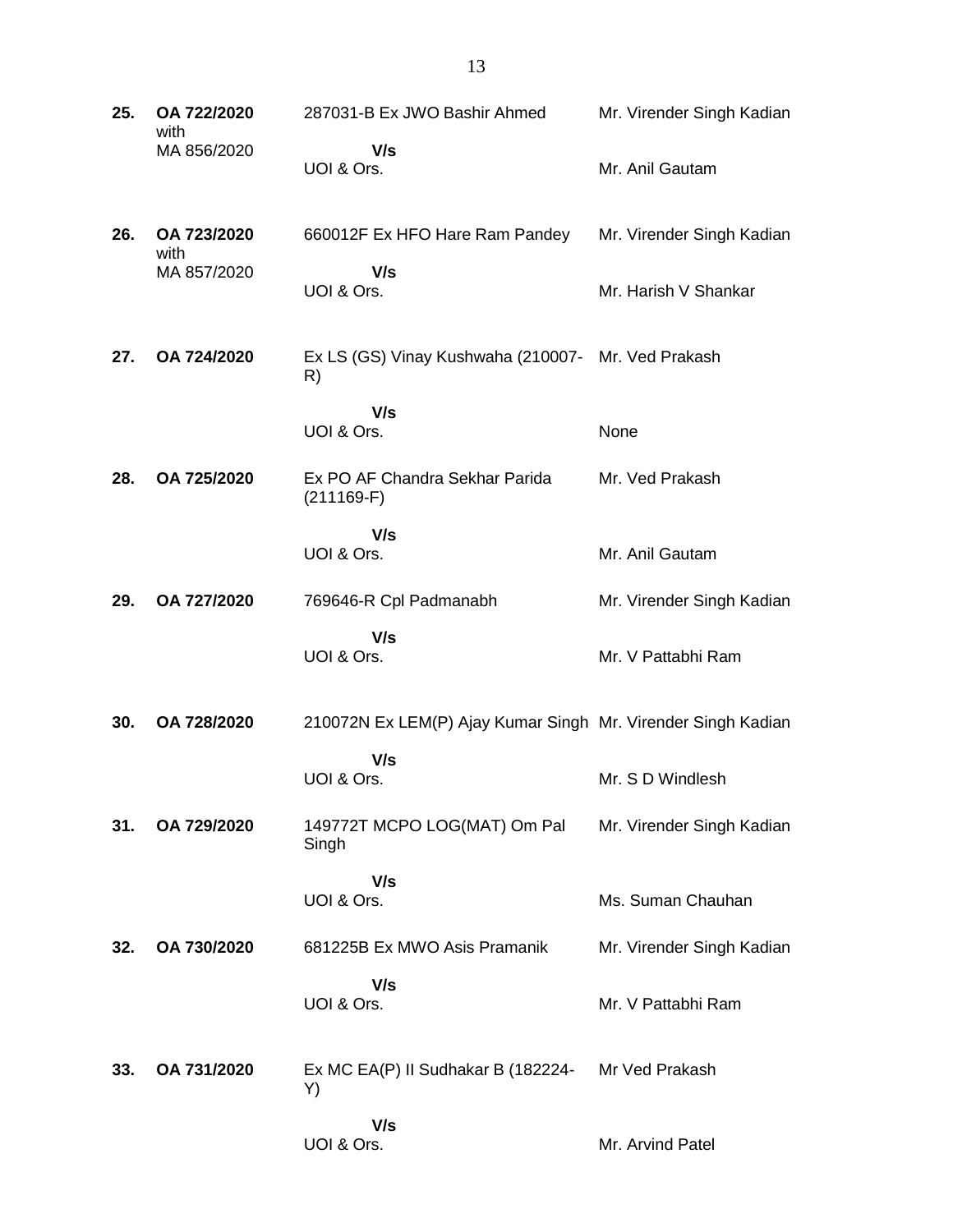| 34. | OA 732/2020         | Ex Hav Mohan Singh (3198073-X)                   | Mr. Ved Prakash                          |
|-----|---------------------|--------------------------------------------------|------------------------------------------|
|     |                     | V/s<br>UOI & Ors.                                | Mr. Rajeev Kumar                         |
| 35. | OA 733/2020         | Ex LME Rishi Pal Singh (139933-F)                | Mr. Ved Prakash                          |
|     |                     | V/s<br>UOI & Ors.                                | Ms. Suman Chauhan                        |
| 36. | OA 734/2020         | 813946 Ex NC(E) Kailash Chandra                  | Mr. Virender Singh Kadian                |
|     |                     | V/s<br>UOI & Ors.                                | Mr. V S Tomar                            |
| 37. | OA 735/2020         | Ex PO ELA Ashok Kumar (210692-Y)                 | Mr. Ved Prakash                          |
|     |                     | V/s<br>UOI & Ors.                                | Mr. Ashok Chaitanya                      |
| 38. | OA 736/2020         | 747379-K Ex Sgt Raj Kumar Singh                  | Mr. Virender Singh Kadian                |
|     |                     | V/s<br>UOI & Ors.                                | Mr. Rajeev Kumar                         |
| 39. | OA 737/2020<br>with | 1280419W Ex GNR Ram Avatar                       | Mr. Virender Singh Kadian                |
|     | MA 871/2020         | V/s<br>UOI & Ors.                                | Mr. D K Sabat                            |
| 40. | OA 738/2020<br>with | 14909574A Ex Nk Nageshwar Singh                  | Mr. Virender Singh Kadian                |
|     | MA 872/2020         | V/s<br>UOI & Ors.                                | Dr. Vijendra Singh Mahndiyan             |
| 41. | OA 741/2020         | Brig Rajendra Sinh Rathod (Retd) (IC<br>40715 Y) | Mr Indra Sen Singh and<br>Abhishek Singh |
|     |                     | V/s<br>UOI & Ors.                                | Ms. Suman Chauhan                        |
| 42. | OA 742/2020         | 1071372L Ex Nk Kamlesh Bahadur<br>Singh          | Mr. Virender Singh Kadian                |
|     |                     | V/s<br>UOI & Ors.                                | Ms. Suman Chauhan                        |
| 43. | OA 743/2020         | 655995K Ex MWO BL Yadav                          | Mr. Virender Singh Kadian                |
|     |                     | V/s<br>UOI & Ors.                                | Ms. Jyotsna Kaushik                      |